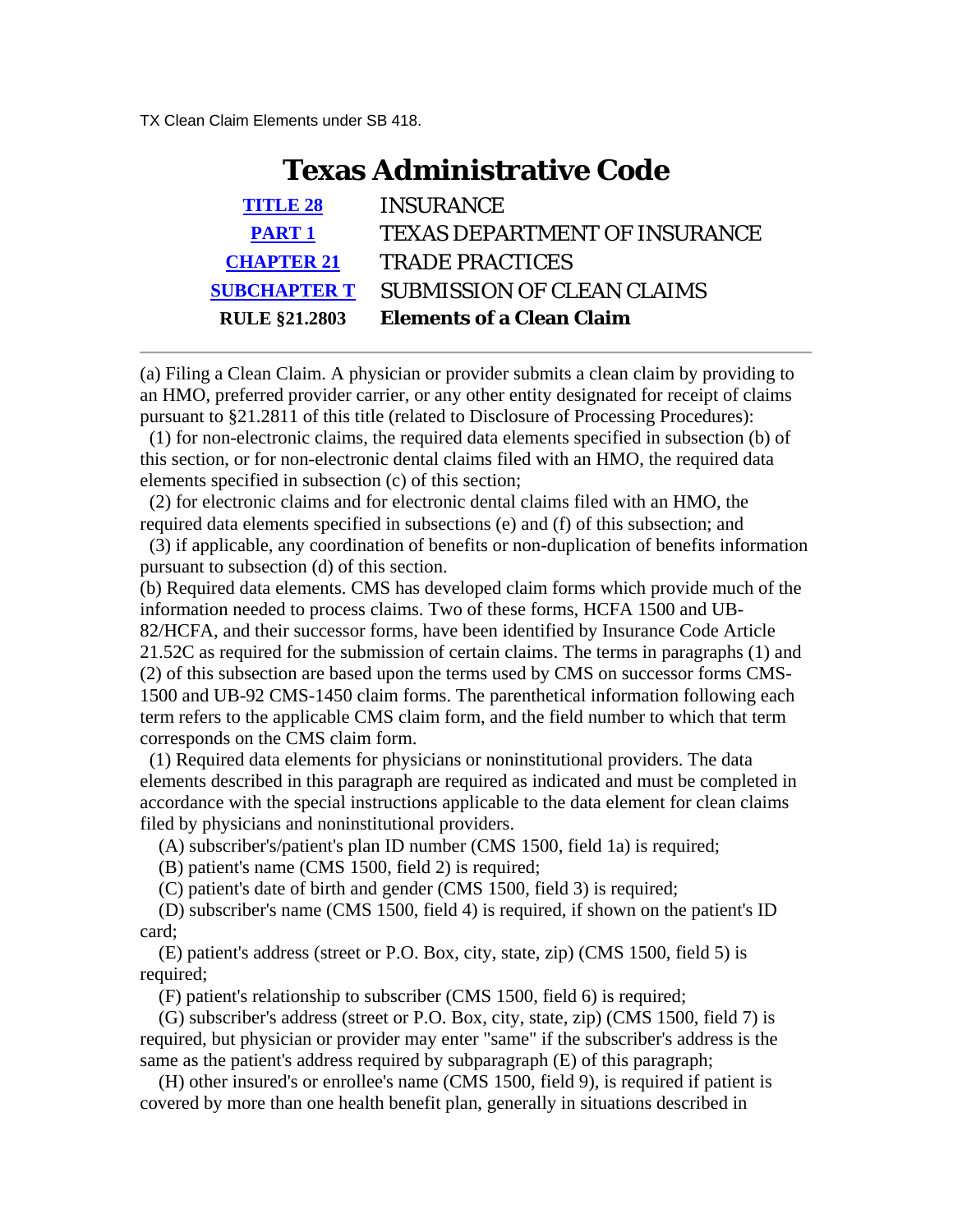subsection (d) of this section. If the required data element specified in paragraph  $(1)(Q)$ of this subsection, "disclosure of any other health benefit plans," is answered "yes," this element is required unless the physician or provider submits with the claim documented proof to the HMO or preferred provider carrier that the physician or provider has made a good faith but unsuccessful attempt to obtain from the enrollee or insured any of the information needed to complete this data element;

 (I) other insured's or enrollee's policy/group number (CMS 1500, field 9a), is required if patient is covered by more than one health benefit plan, generally in situations described in subsection (d) of this section. If the required data element specified in paragraph  $(1)(Q)$  of this subsection, "disclosure of any other health benefit plans," is answered "yes," this element is required unless the physician or provider submits with the claim documented proof to the HMO or preferred provider carrier that the physician or provider has made a good faith but unsuccessful attempt to obtain from the enrollee or insured any of the information needed to complete this data element;

 (J) other insured's or enrollee's date of birth (CMS 1500, field 9b), is required if patient is covered by more than one health benefit plan, generally in situations described in subsection (d) of this section. If the required data element specified in paragraph  $(1)(Q)$ of this subsection, "disclosure of any other health benefit plans," is answered "yes," this element is required unless the physician or provider submits with the claim documented proof to the HMO or preferred provider carrier that the physician or provider has made a good faith but unsuccessful attempt to obtain from the enrollee or insured any of the information needed to complete this data element;

 (K) other insured's or enrollee's plan name (employer, school, etc.) (CMS 1500, field 9c), is required if patient is covered by more than one health benefit plan, generally in situations described in subsection (d) of this section. If the required data element specified in paragraph  $(1)(Q)$  of this subsection, "disclosure of any other health benefit plans," is answered "yes," this element is required unless the physician or provider submits with the claim documented proof to the HMO or preferred provider carrier that the physician or provider has made a good faith but unsuccessful attempt to obtain from the enrollee or insured any of the information needed to complete this data element. If the field is required and the physician or provider is a facility based radiologist, pathologist or anesthesiologist with no direct patient contact, the physician or provider must either enter the information or enter NA (not available) if the information is unknown;

 (L) other insured's or enrollee's HMO or insurer name (CMS 1500, field 9d), is required if patient is covered by more than one health benefit plan, generally in situations described in subsection (d) of this section. If the required data element specified in paragraph  $(1)(Q)$  of this subsection, "disclosure of any other health benefit plans," is answered "yes," this element is required unless the physician or provider submits with the claim documented proof to the HMO or preferred provider carrier that the physician or provider has made a good faith but unsuccessful attempt to obtain from the enrollee or insured any of the information needed to complete this data element;

 (M) whether patient's condition is related to employment, auto accident, or other accident (CMS 1500, field 10) is required, but facility based radiologists, pathologists, or anesthesiologists shall enter "N" if the answer is "No" or if the information is not available;

(N) if the claim is a duplicate claim, a "D" is required, if the claim is a corrected claim,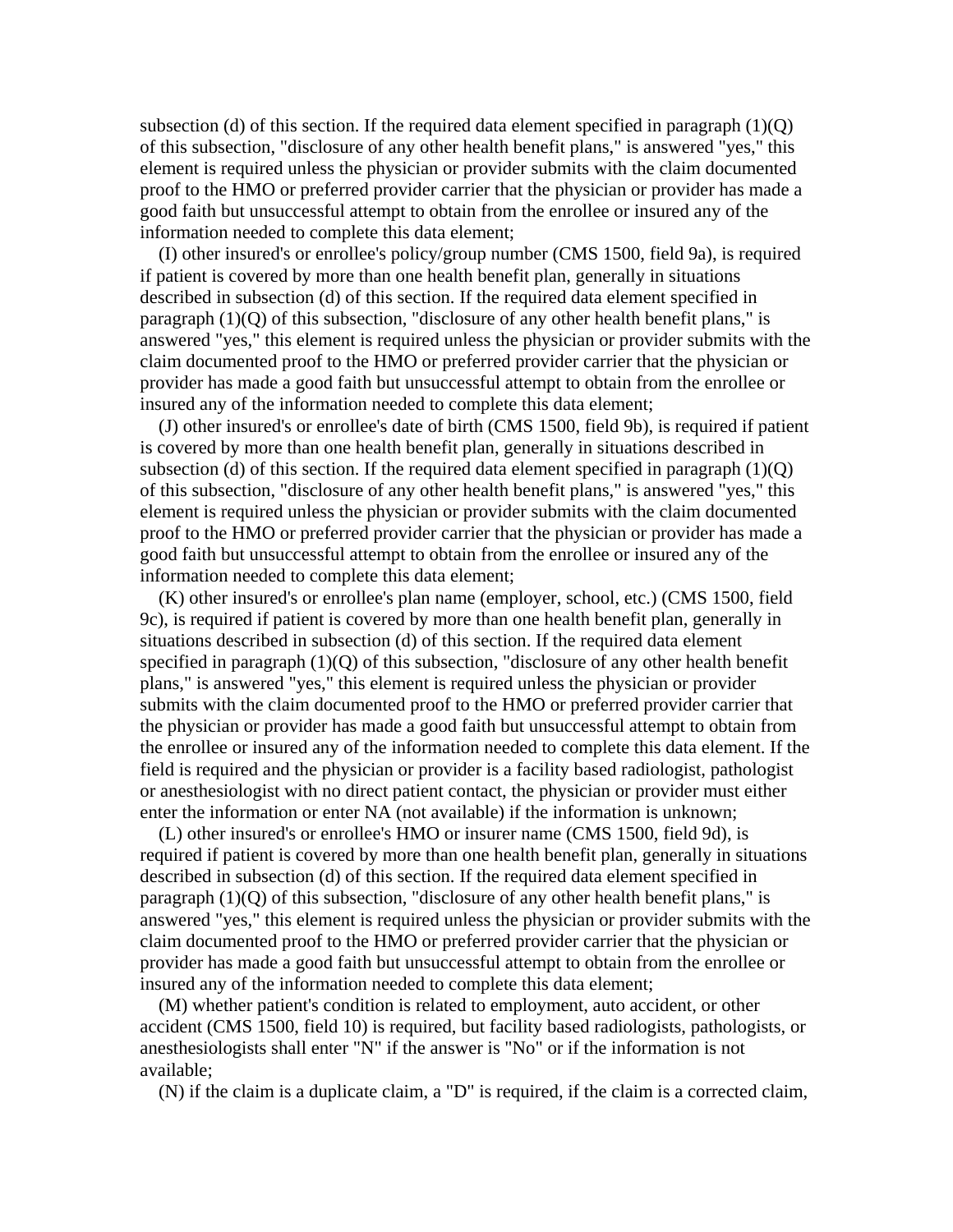a "C" is required (CMS 1500, field 10d);

- (O) subscriber's policy number (CMS 1500, field 11) is required;
- (P) HMO or insurance company name (CMS 1500, field 11c) is required;
- (Q) disclosure of any other health benefit plans (CMS 1500, field 11d) is required;
- (i) if respond "yes", then

 (I) data elements specified in paragraph (1)(H)-(L) of this subsection are required unless the physician or provider submits with the claim documented proof to the HMO or preferred provider carrier that the physician or provider has made a good faith but unsuccessful attempt to obtain from the enrollee or insured any of the information needed to complete the data elements in paragraph  $(1)(H)-(L)$  of this subsection;

 (II) the data element specified in paragraph (1)(II) of this subsection is required when submitting claims to secondary payor HMOs or preferred provider carriers;

(ii) if respond "no," the data elements specified in paragraph  $(1)(H)-(L)$  of this subsection are not required if the physician or provider has on file a document signed within the past 12 months by the patient or authorized person stating that there is no other health care coverage; although the submission of the signed document is not a required data element, a copy of the signed document shall be provided to the HMO or preferred provider carrier upon request.

 (R) patient's or authorized person's signature or notation that the signature is on file with the physician or provider (CMS 1500, field 12) is required;

 (S) subscriber's or authorized person's signature or notation that the signature is on file with the physician or provider (CMS 1500, field 13) is required;

(T) date of injury (HCFA 1500, field 14) is required, if due to an accident;

 (U) name of referring physician or other source (CMS 1500, field 17) is required for primary care physicians, specialty physicians and hospitals; however, if there is no referral, the physician or provider shall enter "Self-referral" or "None";

 (V) I.D. Number of referring physician (CMS 1500, field 17a) is required for primary care physicians, specialty physicians and hospitals; however, if there is no referral, the physician or provider shall enter "Self-referral" or "None";

 (W) narrative description of procedure (CMS 1500, field 19) is required when a physician or provider uses an unlisted or not classified procedure code or an NDC code for drugs;

 (X) for diagnosis codes or nature of illness or injury (CMS 1500, field 21), up to four diagnosis codes may be entered, but at least one is required (primary diagnosis must be entered first);

 (Y) verification number (CMS 1500, field 23), is required if services have been verified pursuant to §19.1724 of this title (relating to Verification). If no verification has been provided, a prior authorization number (CMS 1500, field 23), is required when prior authorization is required and granted;

(Z) date(s) of service (CMS 1500, field 24A) is required;

(AA) place of service codes (CMS 1500, field 24B) is required;

(BB) procedure/modifier code (CMS 1500, field 24D) is required;

 (CC) diagnosis code by specific service (CMS 1500, field 24E) is required with the first code linked to the applicable diagnosis code for that service in field 21;

(DD) charge for each listed service (CMS 1500, field 24F) is required;

(EE) number of days or units (CMS 1500, field 24G) is required;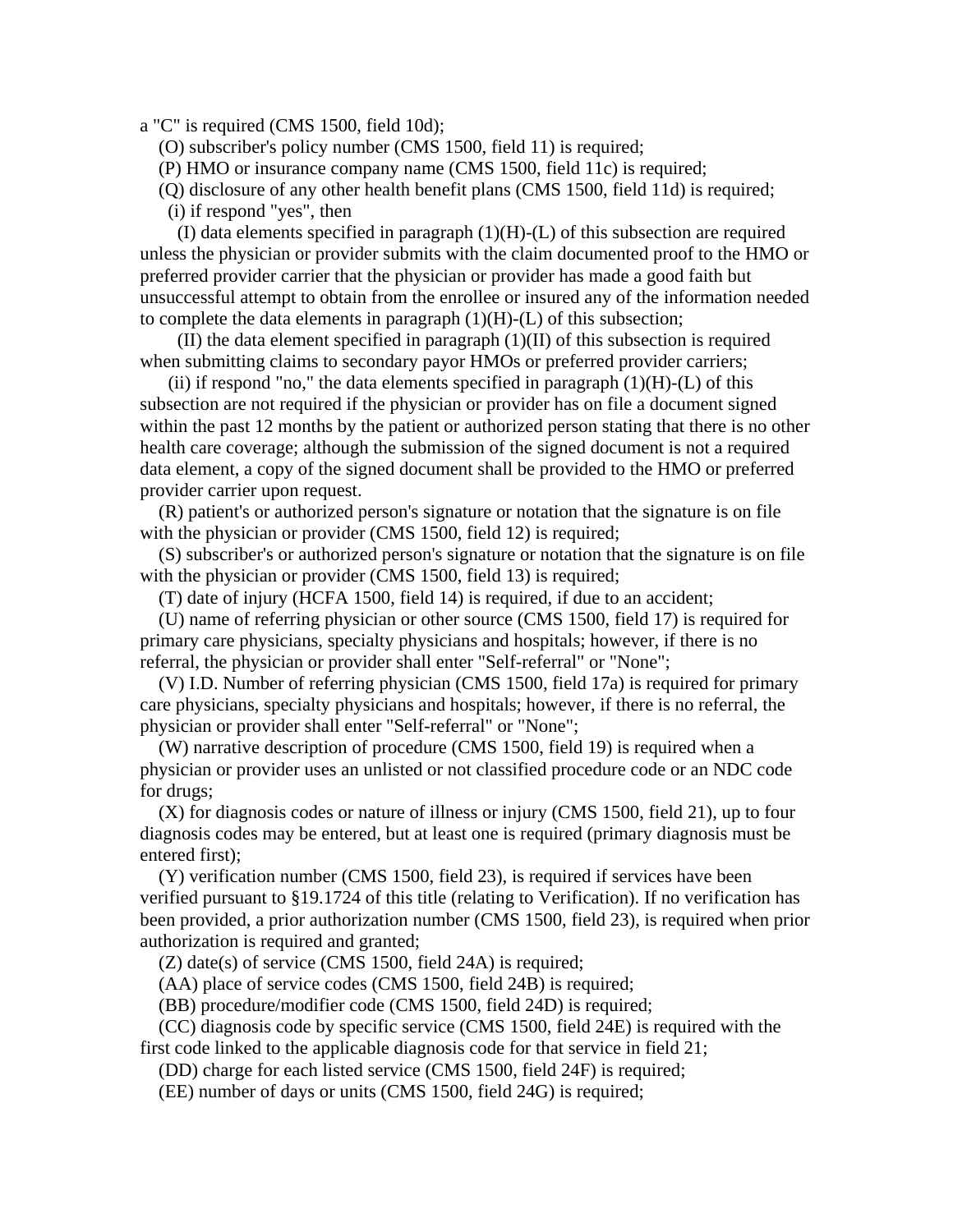(FF) physician's or provider's federal tax ID number (CMS 1500, field 25) is required;

 (GG) whether assignment was accepted (CMS 1500, field 27), is required if assignment under Medicare has been accepted;

(HH) total charge (CMS 1500, field 28) is required;

 (II) amount paid (CMS 1500, field 29), is required if an amount has been paid to the physician or provider submitting the claim by the patient or subscriber, or on behalf of the patient or subscriber or by a primary plan in accordance with paragraph  $(1)(P)$  of this subsection and as required by subsection (d) of this section;

 (JJ) signature of physician or provider or notation that the signature is on file with the HMO or preferred provider carrier (CMS 1500, field 31) is required;

 (KK) name and address of facility where services rendered (if other than home or office) (CMS 1500, field 32) is required; and

 (LL) physician's or provider's billing name, address and telephone number is required, and the provider number (CMS 1500, field 33) is required if the HMO or preferred provider carrier required provider numbers and gave notice of that requirement to physicians and providers prior to June 17, 2003.

 (2) Required data elements for institutional providers. The data elements described in this paragraph are required as indicated and must be completed in accordance with the special instructions applicable to the data elements for clean claims filed by institutional providers.

(A) provider's name, address and telephone number (UB-92, field 1) is required;

(B) patient control number (UB-92, field 3) is required;

 (C) type of bill code (UB-92, field 4) is required and shall include a "7" in the third position if the claim is a corrected claim;

(D) provider's federal tax ID number (UB-92, field 5) is required;

 (E) statement period (beginning and ending date of claim period) (UB-92, field 6) is required;

 (F) covered days (UB-92, field 7), is required if Medicare is a primary or secondary payor;

 (G) noncovered days (UB-92, field 8), is required if Medicare is a primary or secondary payor;

 (H) coinsurance days (UB-92, field 9), is required if Medicare is a primary or secondary payor;

 (I) lifetime reserve days (UB-92, field 10), is required if Medicare is a primary or secondary payor, and the patient was an inpatient;

(J) patient's name (UB-92, field 12) is required;

(K) patient's address (UB-92, field 13) is required;

(L) patient's date of birth (UB-92, field 14) is required;

(M) patient's gender (UB-92, field 15) is required;

(N) patient's marital status (UB-92, field 16) is required;

 (O) date of admission (UB-92, field 17) is required for admissions, observation stays, and emergency room care;

 (P) admission hour (UB-92, field 18) is required for admissions, observation stays, and emergency room care;

 (Q) type of admission (e.g., emergency, urgent, elective, newborn) (UB-92, field 19) is required for admissions;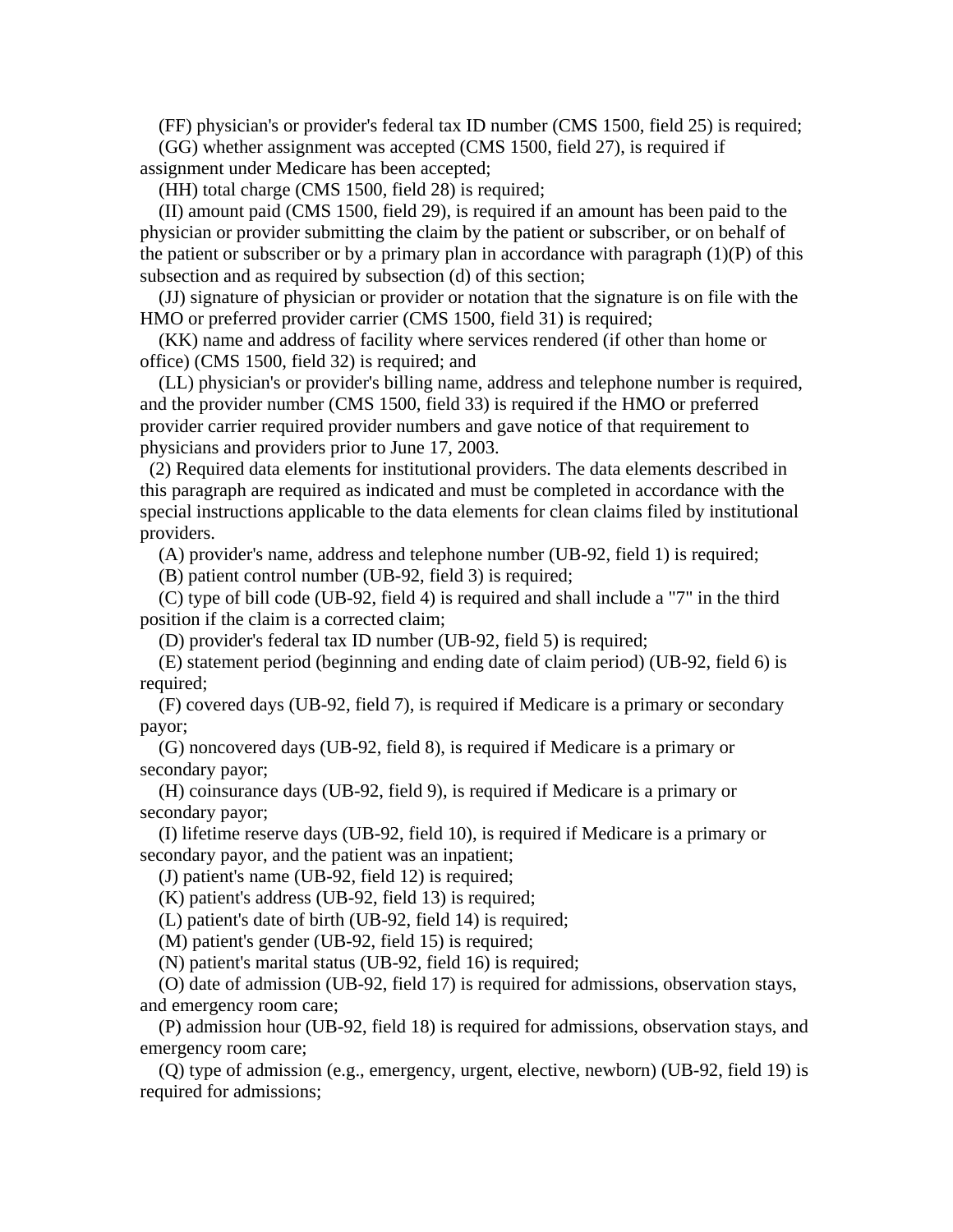(R) source of admission code (UB-92, field 20) is required;

 (S) discharge hour (UB-92, field 21), is required for admissions, outpatient surgeries or observation stays;

 (T) patient-status-at-discharge code (UB-92, field 22) is required for admissions, observation stays, and emergency room care;

(U) condition codes (UB-92, fields 24-30), are required if the CMS UB-92 manual contains a condition code appropriate to the patient's condition;

 (V) occurrence codes and dates (UB-92, fields 32-35), are required if the CMS UB-92 manual contains an occurrence code appropriate to the patient's condition;

 (W) occurrence span code, from and through dates (UB-92, field 36), are required if the CMS UB-92 manual contains an occurrence span code appropriate to the patient's condition;

 (X) value code and amounts (UB-92, fields 39-41) are required for inpatient admissions. If no value codes are applicable to the inpatient admission, the provider may enter value code 01;

(Y) revenue code (UB-92, field 42) is required;

(Z) revenue description (UB-92, field 43) is required;

 (AA) HCPCS/Rates (UB-92, field 44), are required if Medicare is a primary or secondary payor;

(BB) Service date (UB-92, field 45) is required if the claim is for outpatient services;

(CC) units of service (UB-92, field 46) are required;

(DD) total charge (UB-92, field 47) is required;

(EE) HMO or preferred provider carrier name (UB-92, field 50) is required;

 (FF) provider number (UB-92, field 51), is required if the HMO or preferred provider carrier, prior to June 17, 2003, required provider numbers and gave notice of that requirement to physicians and providers.

 (GG) prior payments-payor and patient (UB-92, field 54), are required if payments have been made to the physician or provider by the patient or another payor or subscriber, on behalf of the patient or subscriber, or by a primary plan as required by subsection (d) of this section;

(HH) subscriber's name (UB-92, field 58), is required if shown on the patient's ID card;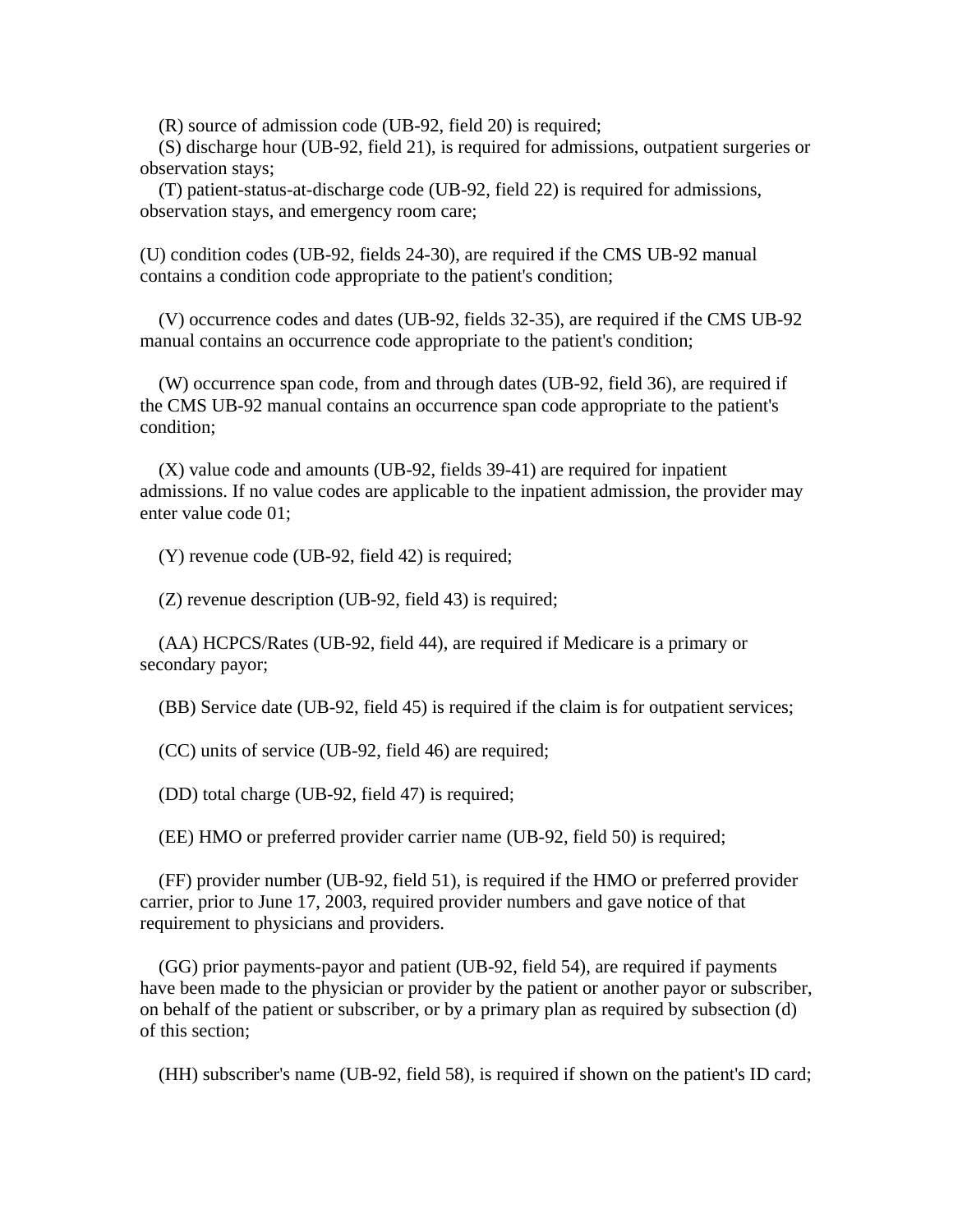(II) patient's relationship to subscriber (UB-92, field 59) is required;

 (JJ) patient's/subscriber's certificate number, health claim number, ID number (UB-92, field 60), is required if shown on the patient's ID card;

 (KK) insurance group number (UB-92, field 62), is required if a group number is shown on the patient's ID card;

 (LL) verification number (UB-92, field 63), is required if services have been verified pursuant to §19.1724 of this title (relating to Verification). If no verification has been provided, treatment authorization codes (UB-92, field 63) are required when authorization is required and granted;

(MM) principal diagnosis code (UB-92, field 67) is required;

 (NN) diagnoses codes other than principal diagnosis code (UB-92, fields 68-75), are required if there are diagnoses other than the principal diagnosis;

(OO) admitting diagnosis code (UB-92, field 76) is required;

 (PP) procedure coding methods used (UB-92, field 79), is required if the CMS UB-92 manual indicates a procedural coding method appropriate to the patient's condition;

 (QQ) principal procedure code (UB-92, field 80), is required if the patient has undergone an inpatient or outpatient surgical procedure;

 (RR) other procedure codes (UB-92, field 81), are required as an extension of subparagraph (QQ) of this paragraph if additional surgical procedures were performed;

(SS) attending physician ID (UB-92, field 82) is required;

 (TT) signature of provider representative, electronic signature or notation that the signature is on file with the HMO or preferred provider carrier (UB-92, field 85) is required; and

(UU) date bill submitted (UB-92, field 86) is required.

(c) Required data elements-dental claims. The data elements described in this subsection are required as indicated and must be completed or provided in accordance with the special instructions applicable to the data elements for non-electronic clean claims filed by dental providers with HMOs.

(1) Patient's name is required;

(2) Patient's address is required;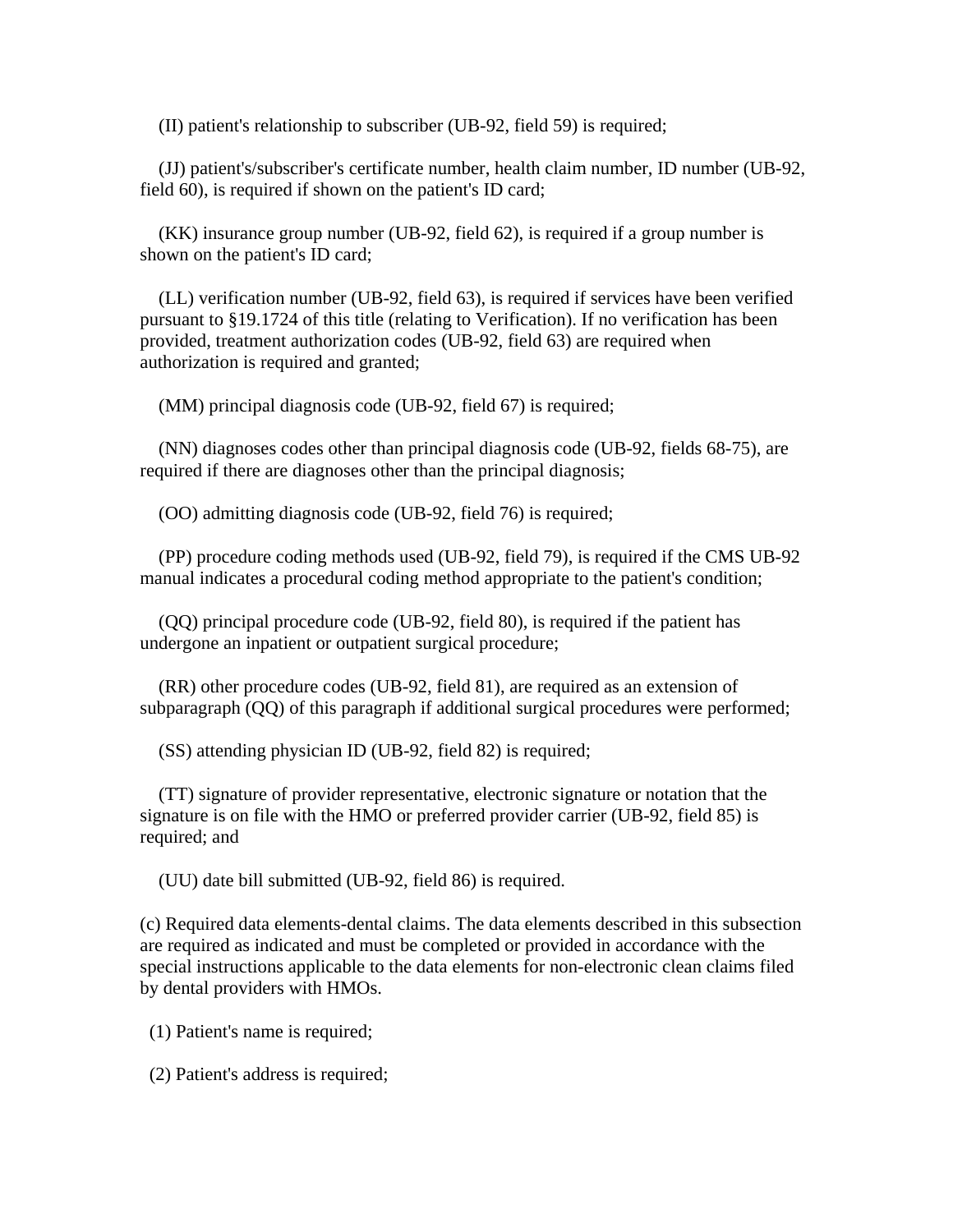- (3) Patient's date of birth is required;
- (4) Patient's gender is required;
- (5) Patient's relationship to subscriber is required;
- (6) Subscriber's name is required;

 (7) Subscriber's address is required, but provider may enter "same" if the subscriber's address is the same as the patient's address required by paragraph (2) of this subsection;

(8) Subscriber's date of birth is required, if shown on the patient's ID card;

(9) Subscriber's gender is required;

(10) Subscriber's identification number is required, if shown on the patient's ID card;

(11) Subscriber's plan/group number is required, if shown on the patient's ID card;

(12) HMO's name is required;

(13) HMO's address is required;

 (14) Disclosure of any other plan providing dental benefits is required and shall include a "no" if the patient is not covered by another plan providing dental benefits. If the patient does have other coverage, the provider shall indicate "yes" and the elements in paragraphs (15) - (20) of this subsection are required unless the provider submits with the claim documented proof to the HMO that the provider has made a good faith but unsuccessful attempt to obtain from the enrollee any of the information needed to complete the data elements;

 (15) Other insured's or enrollee's name is required in accordance with the response to and requirements of paragraph (14) of this subsection;

 (16) Other insured's or enrollee's date of birth is required in accordance with the response to and requirements of the element in paragraph (15) of this subsection;

 (17) Other insured's or enrollee's gender is required in accordance with the response to and requirements of the element in paragraph (15) of this subsection;

 (18) Other insured's or enrollee's identification number is required in accordance with the response to and requirements of the element in paragraph (15) of this subsection;

 (19) Patient's relationship to other insured or enrollee is required in accordance with the response to and requirements of the element in paragraph (15) of this subsection;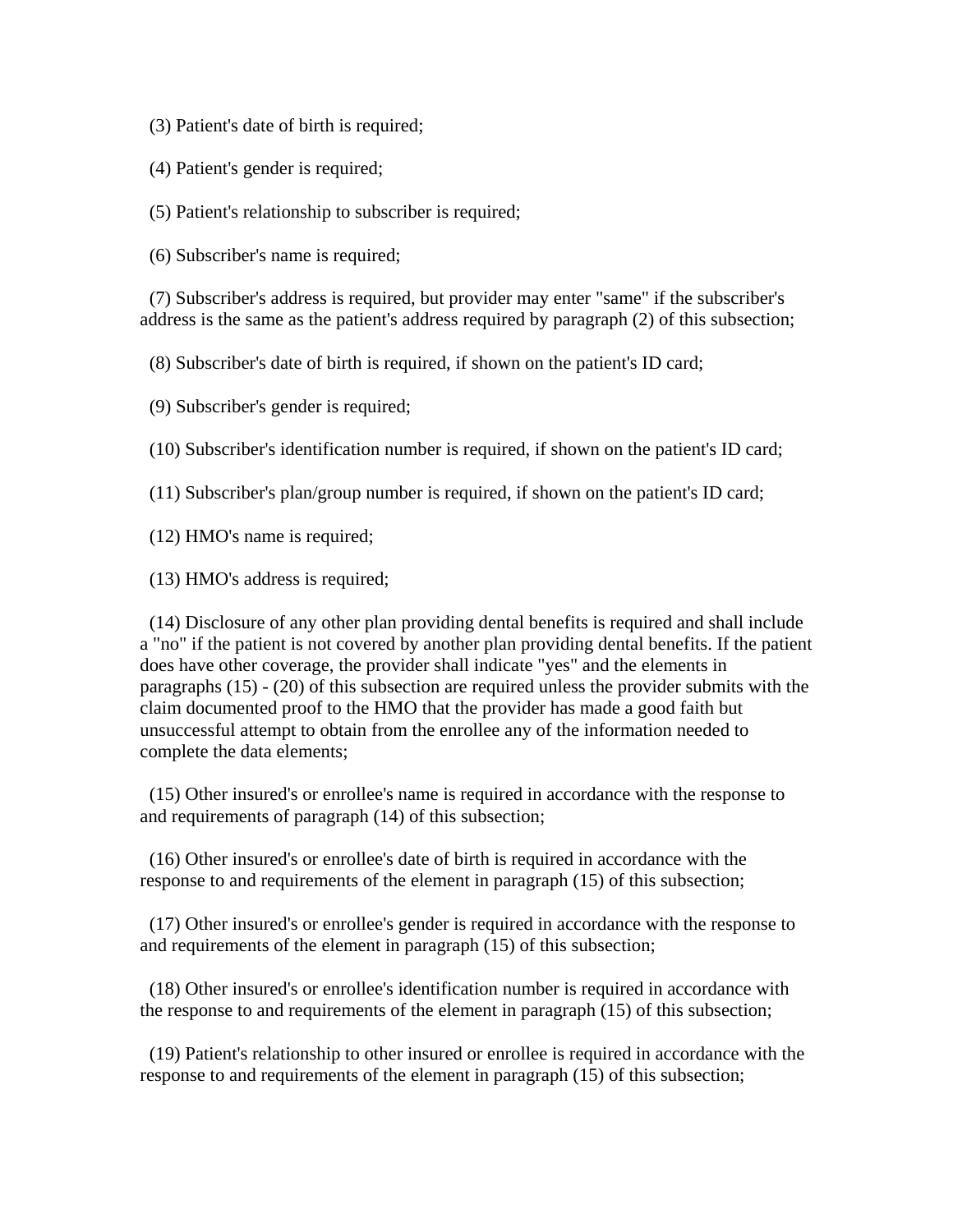(20) Name of other HMO or insurer is required in accordance with the response to and requirements of the element in paragraph (15) of this subsection;

 (21) Verification or preauthorization number is required, if a verification or preauthorization number was issued by an HMO to the provider;

 $(22)$  Date(s) of service(s) or procedure(s) is required;

(23) Area of oral cavity is required, if applicable;

(24) Tooth system is required, if applicable;

(25) Tooth number(s) or letter(s) are required, if applicable;

(26) Tooth surface is required, if applicable;

(27) Procedure code for each service is required;

(28) Description of procedure for each service is required, if applicable;

(29) Charge for each listed service is required;

(30) Total charge for the claim is required;

 (31) Missing teeth information is required, if a prosthesis constitutes part of the claim. A provider that provides information for this element shall include the tooth number(s) or letter(s) of the missing teeth;

 (32) Notification of whether the services were for orthodontic treatment is required. If the services were for orthodontic treatment, the elements in paragraphs (34) and (35) of this subsection are required;

(33) Date of orthodontic appliance placement is required, if applicable;

(34) Months of orthodontic treatment remaining is required, if applicable;

 (35) Notification of placement of prosthesis is required, if applicable. If the services included placement of a prosthesis, the element in paragraph (36) of this subsection is required;

(36) Date of prior prosthesis placement is required, if applicable;

(37) Name of billing provider is required;

(38) Address of billing provider is required;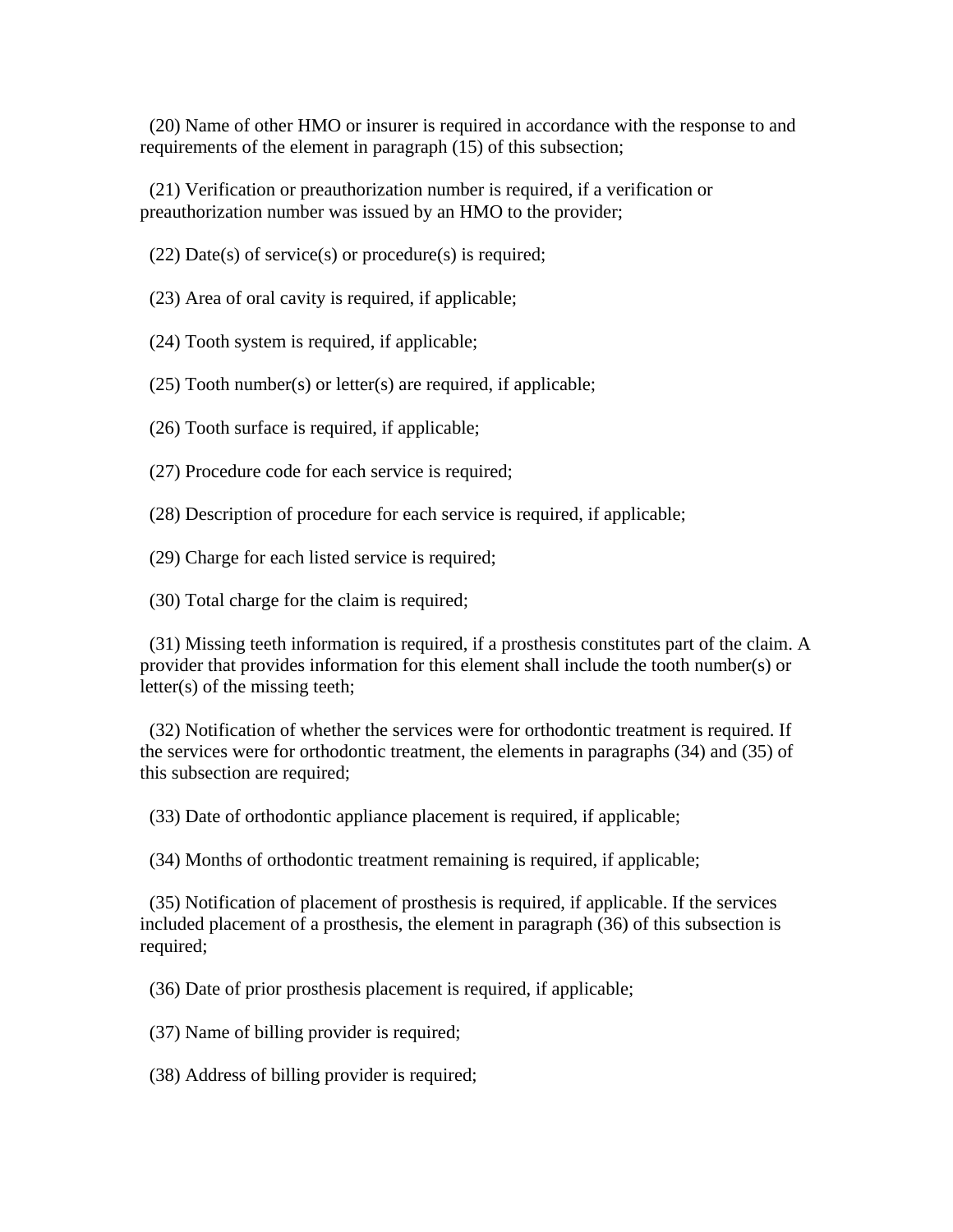(39) Billing provider's provider identification number is required, if applicable;

(40) Billing provider's license number is required;

 (41) Billing provider's social security number or federal tax identification number is required;

(42) Billing provider's telephone number is required; and

 (43) Treating provider's name and license number are required if the treating provider is not the billing provider.

(d) Coordination of benefits or non-duplication of benefits. If a claim is submitted for covered services or benefits in which coordination of benefits pursuant to §§3.3501- 3.3511 of this title (relating to Group Coordination of Benefits) and §11.511(1) of this title (relating to Optional Provisions) is necessary, the amount paid as a covered claim by the primary plan is a required element of a clean claim for purposes of the secondary plan's processing of the claim and CMS 1500, field 29 or UB-92, field 54 must be completed pursuant to subsection  $(b)(1)(II)$  and  $(b)(2)(GG)$  of this section. If a claim is submitted for covered services or benefits in which non-duplication of benefits pursuant to §3.3053 of this title (relating to Non-duplication of Benefits Provision) is an issue, the amounts paid as a covered claim by all other valid coverage is a required element of a clean claim and CMS 1500, field 29 or UB-92, field 54 must be completed pursuant to subsection  $(b)(1)(II)$  and  $(b)(2)(GG)$  of this section. If a claim is submitted for covered services or benefits and the policy contains a variable deductible provision as set forth in §3.3074(a)(4) of this title (relating to Minimum Standards for Major Medical Expense Coverage) the amount paid as a covered claim by all other health insurance coverages, except for amounts paid by individually underwritten and issued hospital confinement indemnity, specified disease, or limited benefit plans of coverage, is a required element of a clean claim and CMS 1500, field 29 or UB-92, field 54 must be completed pursuant to subsection  $(b)(1)(II)$  and  $(b)(2)(GG)$  of this section. Notwithstanding these requirements, an HMO or preferred provider carrier may not require a physician or provider to investigate coordination of other health benefit plan coverage.

(e) A physician or provider submits an electronic clean claim by submitting a claim using the applicable format that complies with all applicable federal laws related to electronic health care claims, including applicable implementation guides, companion guides and trading partner agreements.

(f) If a physician or provider submits an electronic clean claim that requires coordination of benefits pursuant to §§3.3501-3.3511 of this title (relating to Group Coordination of Benefits) or §11.511(1) of this title (relating to Optional Provisions), the HMO or preferred provider carrier processing the claim as a secondary payor shall rely on the primary payor information submitted on the claim by the physician or provider. The primary payor may submit primary payor information electronically to the secondary payor using the ASC X12N 837 format and in compliance with federal laws related to